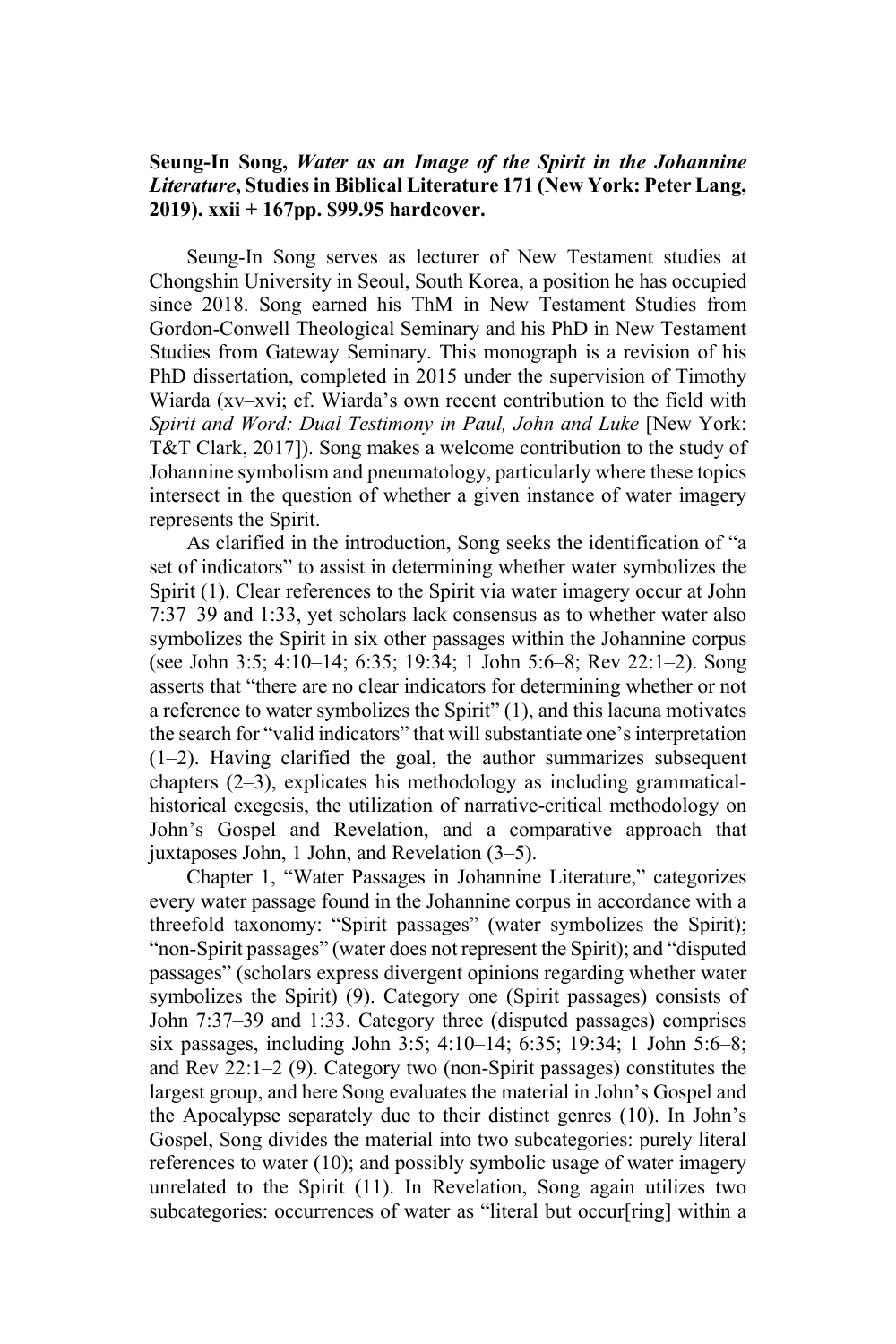larger symbolic vision" (11); and water imagery with specific symbolic import (12).

Chapter 2, "Johannine Water Imagery in Ancient and Recent Writers," provides a brief survey of some interpretations of water imagery from the Apostolic Fathers and contemporary Johannine scholarship. Song concludes that scholars rely upon various exegetical arguments to ground their interpretations of water imagery in Johannine literature, but none of them provides a systematic set of criteria. Consequently, Song seeks to establish "systematic and valid criteria of water imagery in the Johannine literature" (23). The author also observes a propensity within modern scholarship to favor symbolic interpretations of water over literal ones and even to proffer "multiple symbolic meanings for each water reference in the Gospel" (23).

Chapter 3, "A Survey of Water Imagery in the Old Testament and Ancient Jewish Writings," selectively focuses on "water themes that are closely connected to the water imagery in the Johannine literature" rather than attempting an exhaustive treatment of the vast usage of water imagery (27). Song examines water imagery related to motifs involving the Spirit, the Torah, the temple, wisdom, life and salvation, and purification in key texts from the OT and Second Temple literature. The author notes a close correlation in these texts between water and Spirit, leading one to expect the possible recurrence of just such a tight linkage of water imagery with the Spirit in the six disputed passages in the Johannine corpus (40). At the same time, the diverse usage of water imagery within this background material—coupled with the disparate interpretive proposals that Johannine scholars have constructed from such variegated thematic associations—calls for caution. The exegete should take the various possible backgrounds into consideration, but the literary context of the Johannine passages themselves must remain primary in attempts to elucidate the meaning of a given instance of water imagery (40).

Chapter 4, "Symbolism in Johannine Literature," clarifies the author's definition of symbolism vis-à-vis other scholars and surveys the utilization of symbolism in John's Gospel and Revelation. Song understands the term *symbol* to denote "an image, a word, an action, or a person that stands for something or someone other than itself" (45–46). He classifies symbols in the Gospel according to five categories, including "symbolic images, symbolic words, symbolic actions, representative figures, and proposals that do not fit any one of the preceding categories" (48). Song makes the important observation, moreover, that literal readings versus symbolic readings often exhibit a tensive relationship with each other, concluding that "these tensions between literal and symbolic readings suggest we should be cautious about adding a symbolic level of meaning to narrative details" (57). The author further cautions against "investing random narrative details with an extra level of reference"; he argues that "in order to make a sound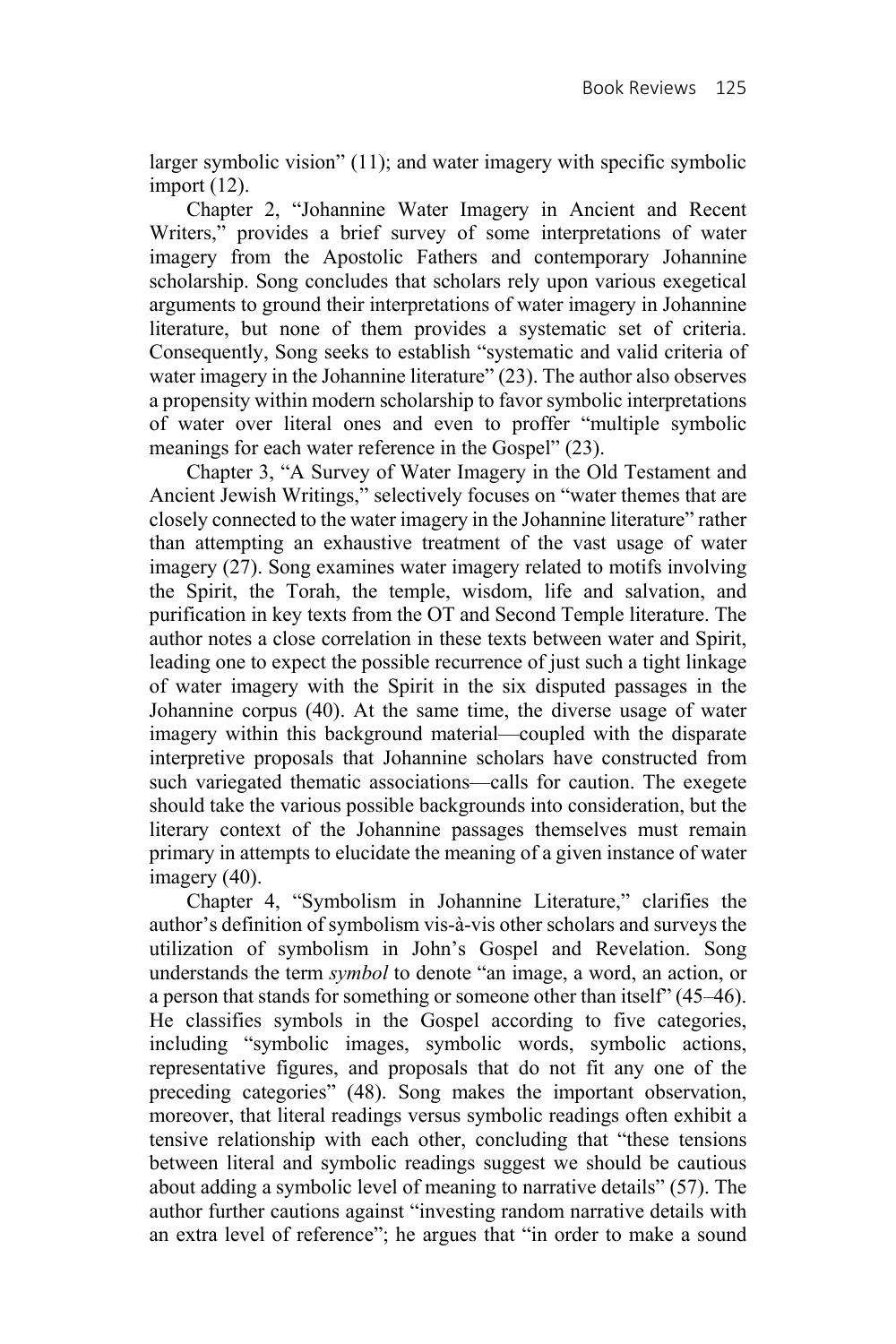exegetical decision on each of [the] water references in John, especially the six disputed passages, we should not be too hasty in adding a symbolic meaning to it until we have adequate exegetical evidence that supports the symbolic meaning" (58).

Chapter 5, "Identifying Exegetically Significant Indicators Relating to Johannine Water Imagery," delineates criteria for confirming the Spirit as the intended referent of water imagery. Song develops these criteria based on what he finds in agreed upon passages that either do or do not refer to the Spirit. Additionally, in cases where scholars agree that there is *not* a reference to the Spirit, Song finds six indicators to assist one in determining whether symbolism is present in a passage (cf. the summary on  $76-77$ ).

Chapter 6, "Exegesis of the Six Disputed Water Passages," constitutes by far the longest—and in this reviewer's estimation, certainly the most useful—chapter in the monograph. Song exegetically probes the six disputed passages and compares his findings with his indicators from chapter 5. With respect to the best interpretation of these passages, Song concludes as follows: 1) water in 1 John 5:6–8 refers to baptism, not the Spirit; 2) water in Rev 22:1–2 refers to the Spirit, not literal water or eternal life; 3) water in John 3:5 refers to the Spirit, not baptism or physiological water; 4) water in John 4:10–14 refers to the Spirit, not Jesus's teaching/revelation; 5) John 6:35 also points to the Spirit rather than the imagery of drinking in 6:53–56 or Christ's superiority vis-à-vis wisdom; and 6) water in John 19:34 refers to literal water, not the Spirit or baptism. The analysis throughout this chapter provides helpful and detailed evaluation of the text and reasonably thorough and fair interaction with other scholars. Finally, chapter 7, "Summary and Conclusion," rounds out the volume.

While this monograph is generally well written and engaging from start to finish, it does consistently exhibit a rather distracting tendency to omit definite and indefinite articles as well as prepositions where correct English usage requires them, not to mention the occasional use of incorrect verb forms (e.g., those that do not agree with their subject). More importantly, as one considers Song's criteria, some problems surface. For example, it remains less than obvious that Jesus as the source of water constitutes strong confirmation that water symbolizes the Spirit (76). Also questionable is the notion that highlighting supports a symbolic reading of water (77). Furthermore, the attempted application of Song's criteria in relation to his exegetical analysis of the disputed passages proves methodologically problematic in that it demonstrates just how pliable a tool this set of criteria turns out to be. A comparison of Song's analyses of Rev 22:1–2 and John 19:34 elucidates this. Some of the supporting criteria for identifying the water in Rev 22:1–2 as the Spirit are: Jesus gives the water, water is linked to the cross, διψάω ("to thirst") occurs in the near context (v. 17), the Spirit is mentioned in the near context (v. 17), and water is highlighted (93–94). Song explains